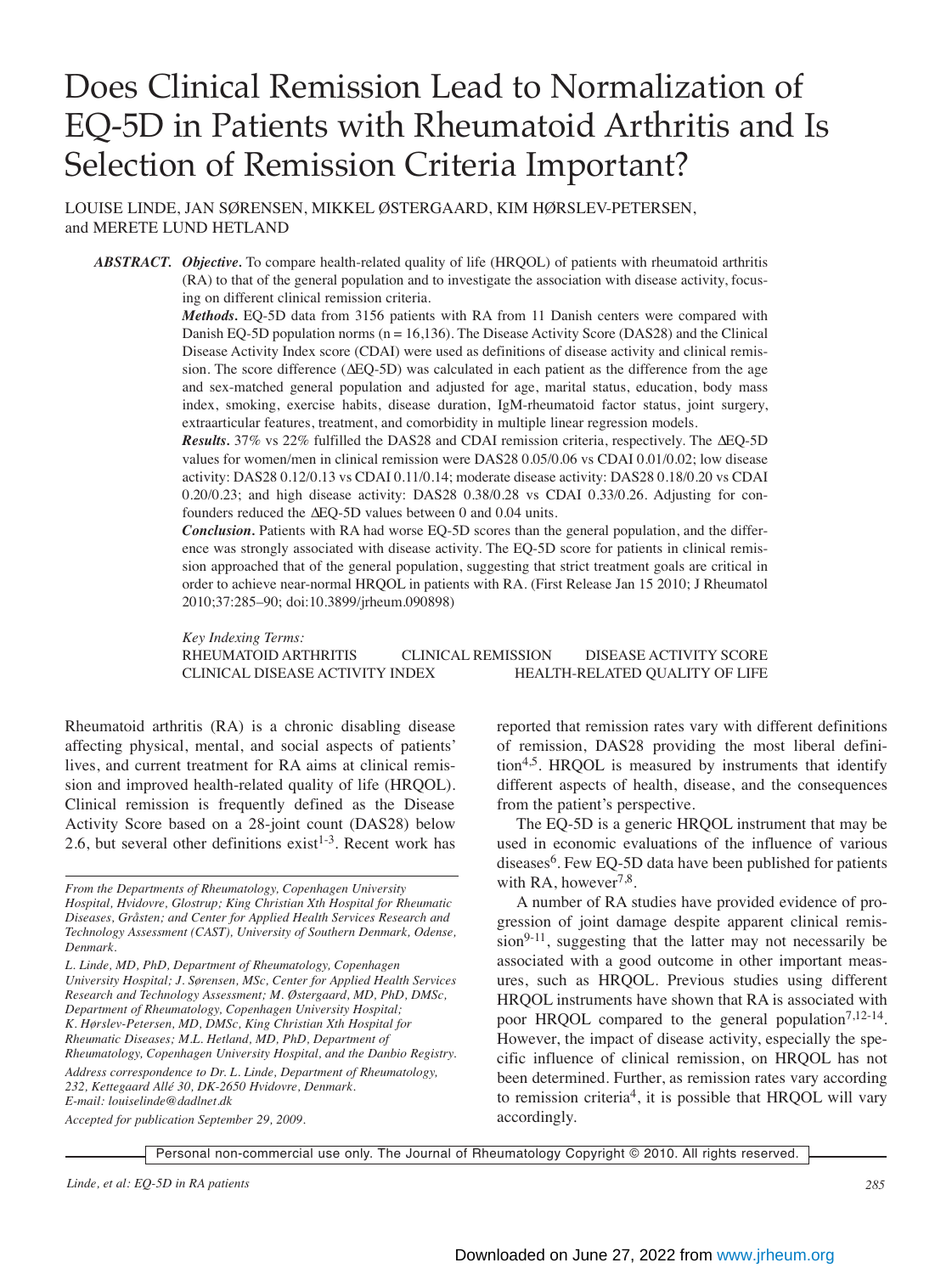Thus, our aims were to compare the HRQOL (measured by EQ-5D) of a large sample of RA patients with an age and sex-matched general population, and to explore the association between disease activity and HRQOL, focusing on different clinical remission criteria.

## **MATERIALS AND METHODS**

*Patients and data collection.* A cross-sectional study involving 11 Danish outpatient rheumatology clinics was undertaken from July 2006 to July 2007. Patients with a diagnosis of RA as defined by the ACR 1987 criteria were eligible for inclusion. No exclusion criteria were specified. Clinical and patient-reported data were registered by the physicians and patients on separate forms during routine visits in the clinic. Reasons for nonparticipation were recorded. Clinical data included disease duration, disease activity [swollen and tender joint counts (0–28) (SJC28, TJC28), serum C-reactive protein (s-CRP), physician's global assessment on a visual analog scale (VAS)], disease severity [presence of IgM-rheumatoid factor (IgM-RF), joint erosions on conventional radiographs, and rheumatic nodules], and treatment [i.e., disease modifying antirheumatic drugs (DMARD), biological antirheumatic drugs (BARD), and glucocorticoids]. Patient-reported data included sociodemography (sex, age, marital status, education), lifestyle factors [smoking, body mass index (BMI), and exercise habits], and disease-related factors [patient's global RA assessment VAS, Health Assessment Questionnaire (HAQ) value, extraarticular features, joint surgery, and the presence of comorbidity from a list of 17 chronic diseases]. Finally, the validated Danish EQ-5D was completed<sup>15</sup>. All data were subsequently registered in the nationwide Danish Danbio registry<sup>16</sup>.

*EQ-5D.* The EQ-5D is a generic preference-based health status instrument including 5 dimensions of health (mobility, self-care, usual activities, pain/discomfort, anxiety/depression). In the original version it is divided into 3 levels of severity. In this study, we used 5 levels of severity, as suggested by Kind and Macran<sup>17</sup>. Patients were asked to describe their health state as of today, and the recommended Danish scoring algorithm was applied to create a health utility score between 0 (death) and 1 (perfect health)15,18. A minimally important difference (MID) in EQ-5D score of 0.05 has been reported for patients with stable RA in a Canadian study<sup>19</sup>.

A random sample of 16,136 individuals from the general population was pooled from 3 Danish health surveys from year 2000 and applied as the EQ-5D population norm $^{20}$ .

*Definitions of disease activity and clinical remission.* We applied the following 2 definitions of disease activity and clinical remission:

1. DAS28 calculated according to the following algorithm: DAS28 based on s-CRP =  $0.56 * \sqrt{(TJC28) + 0.28 * \sqrt{(SJC28) + 0.36 * \ln (s-CRP + 1)}}$  $+ 0.014 *$  patient's global RA VAS score  $+ 0.96<sup>21</sup>$ . Patients were categorized into 4 categories: DAS28 remission (< 2.6), low DAS28 (2.6–3.19), moderate DAS28  $(3.2-5.1)$ , and high DAS28  $(> 5.1)$ .

2. CDAI score = SJC28 + TJC28 + patient's global VAS (cm, 1 decimal) + physician's global VAS (cm, 1 decimal). Patients were categorized into 4 categories: CDAI remission  $(\leq 2.8)$ , low CDAI (2.9–9.9), moderate CDAI  $(10.0-21.9)$ , and high CDAI ( $\ge 22$ )<sup>22</sup>.

We also calculated EQ-5D scores for patients fulfilling 2 other clinical remission criteria as suggested by Sokka, *et al*4:

1. Clinical remission 28; 3 of 3 of the following criteria met: no swollen joints on 28-joint count, no tender joints on 28-joint count, and normal s-CRP.

2. MD remission: no disease activity according to the rheumatologist (physician's global VAS score  $\leq 0.3$  cm).

*Missing data.* Missing items in the EQ-5D were replaced by the median value of the item in question, when a minimum of 4 of the 5 questions had been answered, otherwise the observation was excluded.

Missing values in the disease-related variables were replaced by predicted values based on regression models with sex, age, disease duration, and s-CRP as explanatory variables.

Missing observations analyses comprised demographic, disease, and treatment-related comparisons between patients included in the analyses and those excluded due to incomplete EQ-5D data.

*Statistical analyses.* Statistical analyses were performed with Stata version 9.0 (Stata Corp., College Station, TX, USA), and a p value of ≤ 0.01 was chosen as the level of statistical significance.

EQ-5D scores for RA patients stratified by sex and divided into 3 age groups were presented according to the DAS28 and CDAI disease activity categories. EQ-5D score differences (∆EQ-5D) between patients and the age and sex-matched general population were calculated by subtracting the patient scores from the norm scores for each patient. Possible confounders were taken into account by estimating 4 multiple linear regression models with ∆EQ-5D for men and women as outcome variables and disease activity according to DAS28 and CDAI as explanatory variables, adjusting for factors related to sociodemography (age, marital status, education), lifestyle (BMI, smoking, exercise habits), RA (disease duration, IgM-RF, HAQ, joint erosions, joint surgery, extraarticular features), treatment (methotrexate, BARD, and glucocorticoids), and comorbidity. Collinearity was assessed in a Spearmans rank correlation matrix prior to estimating the models. Age, disease duration, and joint surgery were included regardless of the level of association with other variables because of an *a priori* hypothesis of an independent effect on HRQOL. Joint erosions and HAQ were excluded from the models based on correlations above 0.30 (0.30–0.52) with disease duration, joint surgery, DAS28, and CDAI and thus at risk of causing collinearity. Except from a correlation coefficient of 0.43 between disease duration and joint surgery, no other coefficients exceeded 0.30.

According to Danish law, no ethical approval was needed for this study. The Danbio registry is approved by the National Board of Health and the Danish Data Protection Agency.

### **RESULTS**

*Patients.* A total of 3704 patients were recruited, and 85% (3156) completed the questionnaires. Patient characteristics for the 3156 respondents are shown in Table 1. Thirty-seven percent of the patients were in DAS28 remission, while 22% were in CDAI remission. Twenty-five percent and 33% of the patients were in clinical remission 28 and MD remission, respectively (data not shown). There was a tendency that patients in CDAI remission had less severe disease, as illustrated by lower HAQ scores and smaller proportions of radiographic erosions and IgM-RF-positive patients. Across the remaining DAS28 and CDAI disease activity categories, largely comparable baseline patient characteristics were observed.

*EQ-5D.* We excluded 244 observations from further analyses due to missing EQ-5D items, yielding 2912 complete observations. The excluded patients were 9 years older and used more glucocorticoid medication (28% vs 20%, respectively) compared to those included in the analyses, but did not differ in other patient characteristics (data not shown).

Figure 1 suggests an almost linear association between EQ-5D and disease activity. Patients with high disease activity scored consistently worse than patients with less disease activity, regardless of the definition used. Patients in CDAI remission scored better than patients in DAS28 remission.

The EQ-5D scores deteriorated with increasing age in patients and the general population, and women scored overall worse than men (Table 2A, 2B). There was a ten-

Personal non-commercial use only. The Journal of Rheumatology Copyright © 2010. All rights reserved.

*286 The Journal of Rheumatology 2010;37:2; doi:10.3899/jrheum.090898*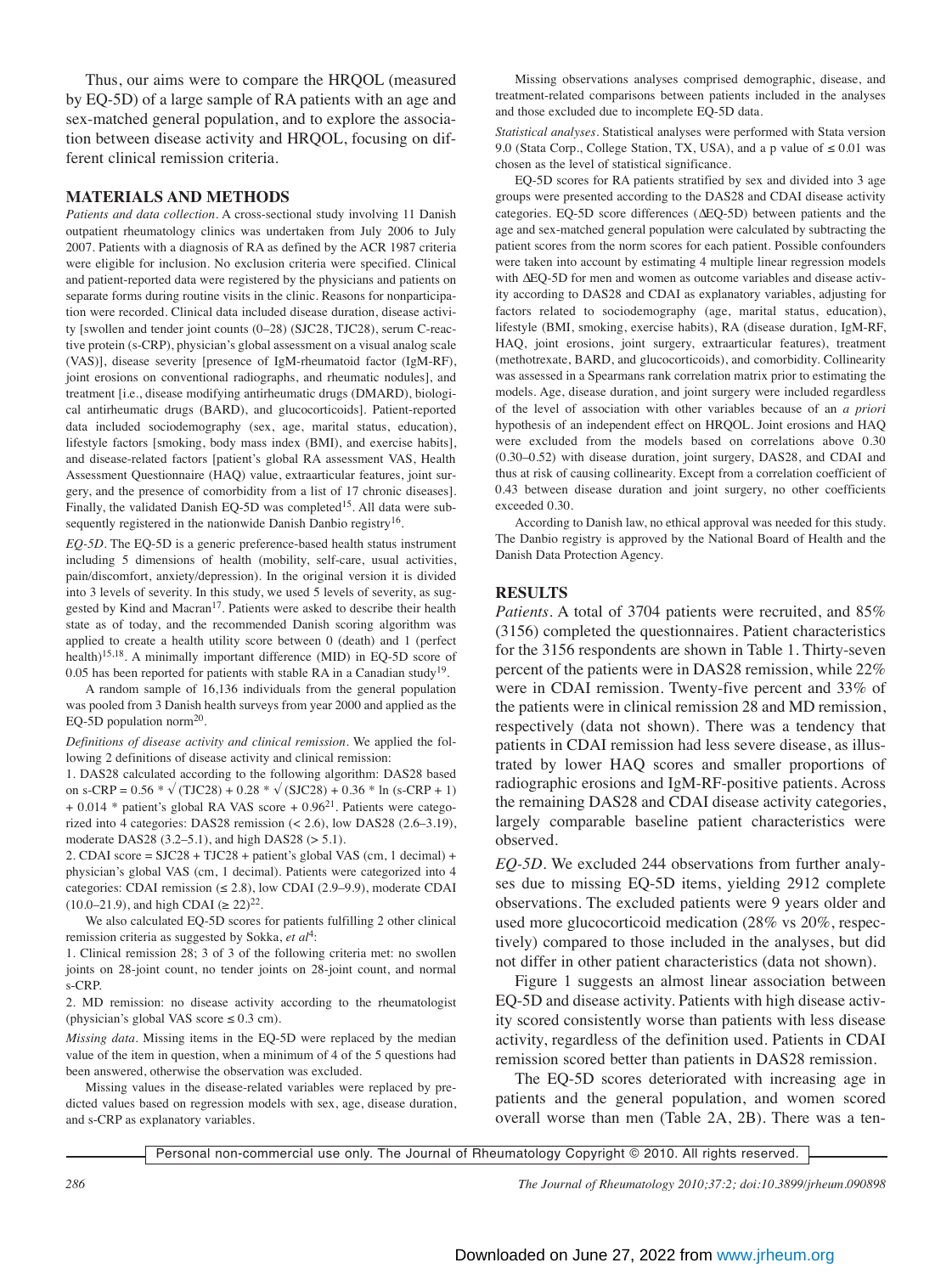*Table 1*. Patient characteristics for all respondents and stratified according to disease activity using the DAS28 and CDAI criteria (n = 3156). Values are median (interquartile range) unless otherwise stated.

|                                       | All Patients,   |                      | Remission          |                     | Low Disease Activity | Moderate Disease Activity |                    | <b>High Disease Activity</b> |                    |  |
|---------------------------------------|-----------------|----------------------|--------------------|---------------------|----------------------|---------------------------|--------------------|------------------------------|--------------------|--|
|                                       | $n = 3156$      | DAS28,<br>$n = 1175$ | CDAI.<br>$n = 683$ | DAS28.<br>$n = 588$ | CDAI,<br>$n = 1351$  | DAS28,<br>$n = 1142$      | CDAI,<br>$n = 785$ | DAS28.<br>$n = 251$          | CDAI,<br>$n = 337$ |  |
| Women, %                              | 75              | 71                   | 67                 | 75                  | 74                   | 78                        | 80                 | 78                           | 79                 |  |
| Age, yrs                              | $62(52-70)$     | $61(52-68)$          | $61(51-68)$        | $63(53-71)$         | $63(53-70)$          | $61(52-70)$               | $61(51-69)$        | $60(50-69)$                  | $59(51-70)$        |  |
| Disease duration, yrs                 | $7(3-15)$       | $7(3-14)$            | $6(3-12)$          | $8(3-16)$           | $8(3-16)$            | $8(3-16)$                 | $7(2-15)$          | $6(1-15)$                    | $5(1-15)$          |  |
| HAO score $(0-3)$                     | 0.63            | 0.25                 | 0.13               | 0.63                | 0.63                 | 0.88                      | 0.88               | 1.50                         | 1.40               |  |
|                                       | $(0.25 - 1.25)$ | $(0-0.63)$           | $(0-0.50)$         | $(0.25 - 1.13)$     | $(0.25 - 1.13)$      | $(0.50 - 1.38)$           | $(0.50 - 1.50)$    | $(1.00 - 2.00)$              | $(0.75 - 1.88)$    |  |
| Radiographic erosions, %              | 65              | 63                   | 58                 | 71                  | 69                   | 63                        | 63                 | 62                           | 59                 |  |
| IgM-rheumatoid factor<br>positive, %  | 77              | 76                   | 73                 | 81                  | 79                   | 76                        | 76                 | 74                           | 73                 |  |
| Biological therapy, %                 | 20              | 18                   | 21                 | 21                  | 19                   | 20                        | 20                 | 22                           | 22                 |  |
| Use of methotrexate, $%$              | 72              | 75                   | 76                 | 74                  | 74                   | 70                        | 70                 | 62                           | 63                 |  |
| Glucocorticoid use past<br>month, $%$ | 21              | 15                   | 11                 | 20                  | 20                   | 24                        | 24                 | 38                           | 36                 |  |

DAS28: Disease Activity Score; CDAI: Clinical Disease Activity Index.



*Figure 1.* Sex-stratified EQ-5D scores (A: women; B: men) for the general population and patients with RA grouped according to disease activity using the DAS28 and CDAI criteria.

Low disease activity

Moderate disease activity

Personal non-commercial use only. The Journal of Rheumatology Copyright © 2010. All rights reserved.

0

Remission

High disease activity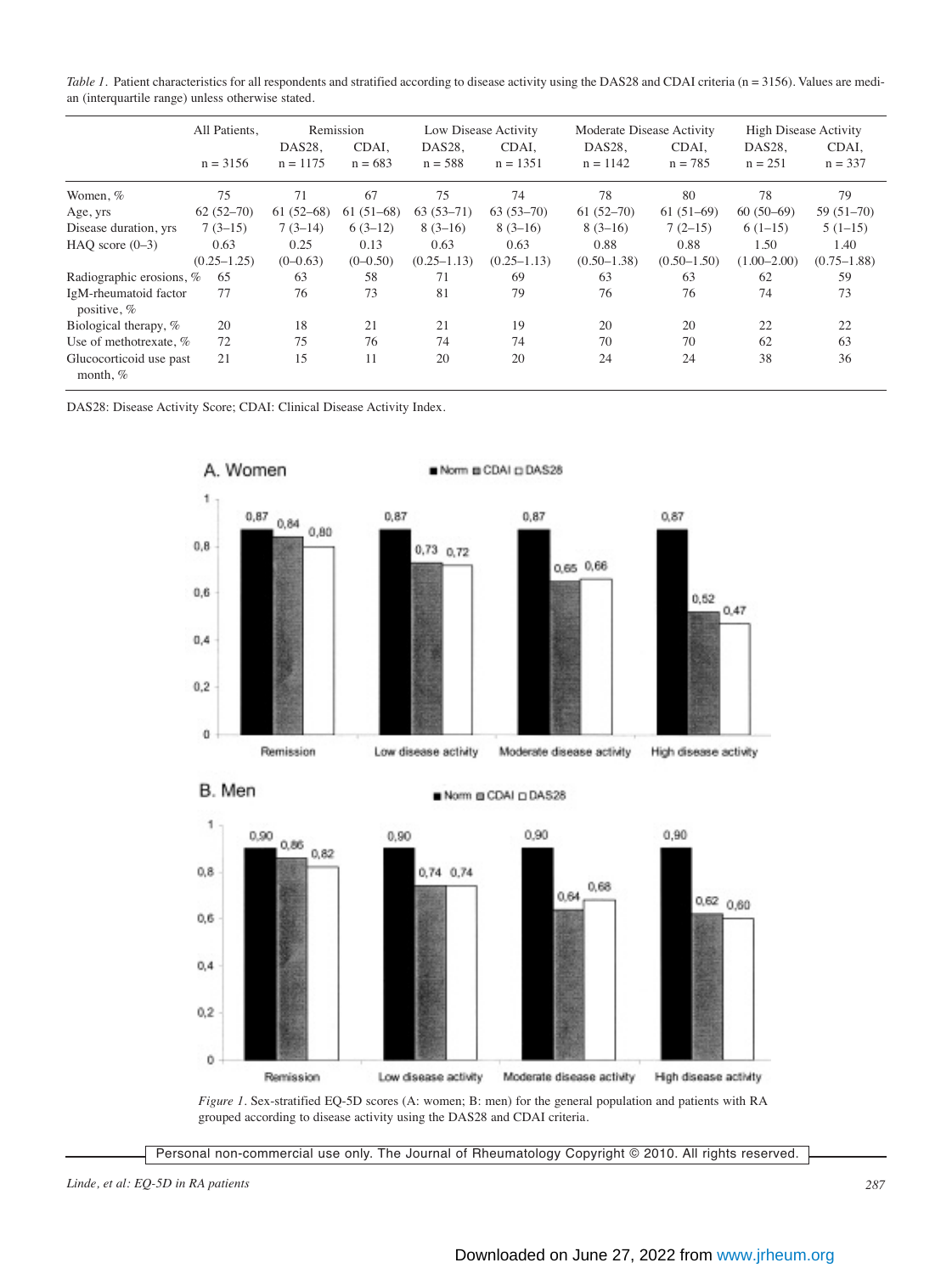dency that older patients in CDAI remission scored equally well or better than the general population, while the younger patients, across all levels of disease activity including remission, scored worse. The mean (standard deviation) EQ-5D scores for patients in clinical remission 28 were women 0.79  $(0.15)$  and men  $0.82$   $(0.13)$ , and for those in MD remission, women 0.79 (0.15) and men 0.80 (0.15).

The EQ-5D score differences (∆EQ-5D) between the general population and RA patients (norm-patients) according to DAS28 and CDAI disease activity categories are given in Table 3. Patients with RA had overall worse scores than the general population. The score differences were smaller for patients in CDAI remission than for patients in DAS28 remission, and for women the difference between patients and the general population was statistically insignificant.

*Regression analyses.* The EQ-5D score differences (∆EQ-5D) between the general population and RA patients (norm-patients) according to DAS28 and CDAI disease activity categories after adjustment for age, marital status, education level, body mass index, exercise, smoking status, disease duration, extraarticular features, joint surgery, IgM-RF, comorbidities, and treatment with methotrexate, biological antirheumatic drugs and glucocorticoid are given in Table 4. The adjusted ∆EQ-5D values were generally lower (0 to 0.04) than the unadjusted values in Table 3, but the pattern across disease activity levels was similar.

### **DISCUSSION**

Our aim was to compare one aspect of HRQOL, namely the EQ-5D, of patients with RA to that of the general population, and to determine the association between disease activity and HRQOL, focusing on the comparison of different definitions of clinical remission. For the first time age- and sex-specific data on EQ-5D in patients with RA stratified by disease activity were presented and compared with a large population sample. Our findings confirmed that the HRQOL in patients with RA overall was reduced in comparison with the general population. Moreover, we discovered a strong association between disease activity and HRQOL, and most interestingly that the HRQOL of patients in CDAI remission approached that of the general population.

Strengths of the study include the large sample size of RA patients, and the age and sex-matched comparisons of EQ-5D scores from the general population. Further, the patients were recruited from clinics in different geographic areas (urban and rural) and environments (university vs general hospitals) with a highly satisfactory response rate of 85%. We believe that the patient sample is representative of a typical, unselected RA outpatient population, which increases the weight of our findings. The normative EQ-5D data add to the strength of the study through the large and randomly selected sample, which has ensured a broad and representative standard of reference.

Limitations of the study relate to the fact that the general

Table 2A. EQ-5D scores for the female general population (n = 8543) and RA patients (n = 2183) stratified according to age and disease activity using the DAS28 and CDAI criteria. Data are mean (standard deviation).

| Age, yrs  |             | Norm           |             |                               | Remission    |             |     | Low Disease Activity |              |                               |   | Moderate Disease Activity         |              |                   |             | <b>High Disease Activity</b> |              |             |
|-----------|-------------|----------------|-------------|-------------------------------|--------------|-------------|-----|----------------------|--------------|-------------------------------|---|-----------------------------------|--------------|-------------------|-------------|------------------------------|--------------|-------------|
|           | $\mathbf n$ |                | $\mathbf n$ | DAS <sub>28</sub>             | $\mathsf{n}$ | <b>CDAI</b> | n   | DAS <sub>28</sub>    | $\mathsf{n}$ | <b>CDAI</b>                   | n | DAS <sub>28</sub>                 | $\mathsf{n}$ | <b>CDAI</b>       | $\mathbf n$ | DAS <sub>28</sub>            | $\mathsf{n}$ | <b>CDAI</b> |
| < 45      | 4008        | 0.90<br>(0.14) |             | $127 \quad 0.84 \quad (0.11)$ | -86          | 0.86(0.10)  | 58  |                      |              | $0.75(0.10)$ 126 0.77 (0.10)  |   | $135 \quad 0.68 \ (0.13)$         | 94           | 0.67(0.14)        | 32          | 0.46(0.27)                   | 46           | 0.51(0.25)  |
| $45 - 64$ | 3062        | 0.86<br>(0.17) |             | 389 0.80 (0.11) 212           |              | 0.83(0.11)  | 200 |                      |              | $0.74(0.12)$ 452 0.74 (0.12)  |   | 389 0.65 (0.15) 286 0.63 (0.15)   |              |                   | 83          | 0.47(0.20)                   | 111          | 0.52(0.20)  |
| $65 - 93$ | 1473        | 0.80<br>(0.21) |             | 258 0.78 (0.16) 140           |              | 0.84(0.13)  | 160 |                      |              | $0.69(0.15)$ 346 0.71 (0.15)  |   | $290\quad 0.67\ (0.16)$           |              | $198$ 0.65 (0.17) | 62          | 0.49(0.24)                   | 86           | 0.53(0.23)  |
| Total     | 8543        | 0.87<br>(0.17) |             | 774 0.80 (0.13) 438           |              | 0.84(0.11)  | 418 |                      |              | $0.72(0.13)$ 924 $0.73(0.13)$ |   | $814$ 0.66 (0.15) 578 0.65 (0.16) |              |                   | 177         | 0.47(0.23)                   | 243          | 0.52(0.22)  |

Table 2B. EQ-5D scores for the male general population (n = 7593) and RA patients (n = 729) stratified according to disease activity using the DAS28 and CDAI criteria. Data are mean (standard deviation).

| Norm<br>Age, yrs |      |                | Remission |                     |             |             | Low Disease Activity |                   |    |                               | Moderate Disease Activity |                   |             |             | <b>High Disease Activity</b> |                   |            |                  |
|------------------|------|----------------|-----------|---------------------|-------------|-------------|----------------------|-------------------|----|-------------------------------|---------------------------|-------------------|-------------|-------------|------------------------------|-------------------|------------|------------------|
|                  | n    |                | n         | DAS <sub>28</sub>   | $\mathbf n$ | <b>CDAI</b> | n                    | DAS <sub>28</sub> | n  | <b>CDAI</b>                   | n                         | DAS <sub>28</sub> | $\mathbf n$ | <b>CDAI</b> | n                            | DAS <sub>28</sub> | n          | <b>CDAI</b>      |
| < 45             | 3370 | 0.93<br>(0.12) | 27        | 0.86(0.10)          | -17         | 0.87(0.11)  | 8                    | 0.77(0.06)        | 25 | 0.80(0.08)                    | 23                        | 0.69(0.17)        | 14          | 0.64(0.20)  | 4                            | 0.51(0.17)        | $^{\circ}$ | 0.60(0.20)       |
| $45 - 64$        | 2914 | 0.89<br>(0.15) |           | 156 0.82 (0.12) 104 |             | 0.86(0.11)  | 48                   | 0.72(0.12)        |    | $128$ 0.73 (0.11)             | 100                       | $0.66(0.17)$ 65   |             | 0.63(0.18)  | 26                           | 0.62(0.14)        | 33         | 0.62(0.14)       |
| $65 - 89$        | 1309 | 0.85<br>(0.18) |           | $145$ 0.81 (0.13)   | 97          | 0.85(0.11)  | 61                   | 0.75(0.15)        |    | $150 \quad 0.73 \ (0.14)$     | 106                       | $0.68(0.16)$ 62   |             | 0.66(0.17)  | 25                           | 0.59(0.20)        |            | $28$ 0.62 (0.22) |
| Total            | 7593 | 0.90<br>(0.15) |           | 328 0.82 (0.12)     | 218         | 0.86(0.11)  | 117                  | 0.74(0.13)        |    | $303 \quad 0.74 \quad (0.13)$ | 229                       | $0.68(0.16)$ 141  |             | 0.64(0.18)  | 55                           | $0.60(0.17)$ 67   |            | 0.62(0.18)       |

Personal non-commercial use only. The Journal of Rheumatology Copyright © 2010. All rights reserved.

*288 The Journal of Rheumatology 2010;37:2; doi:10.3899/jrheum.090898*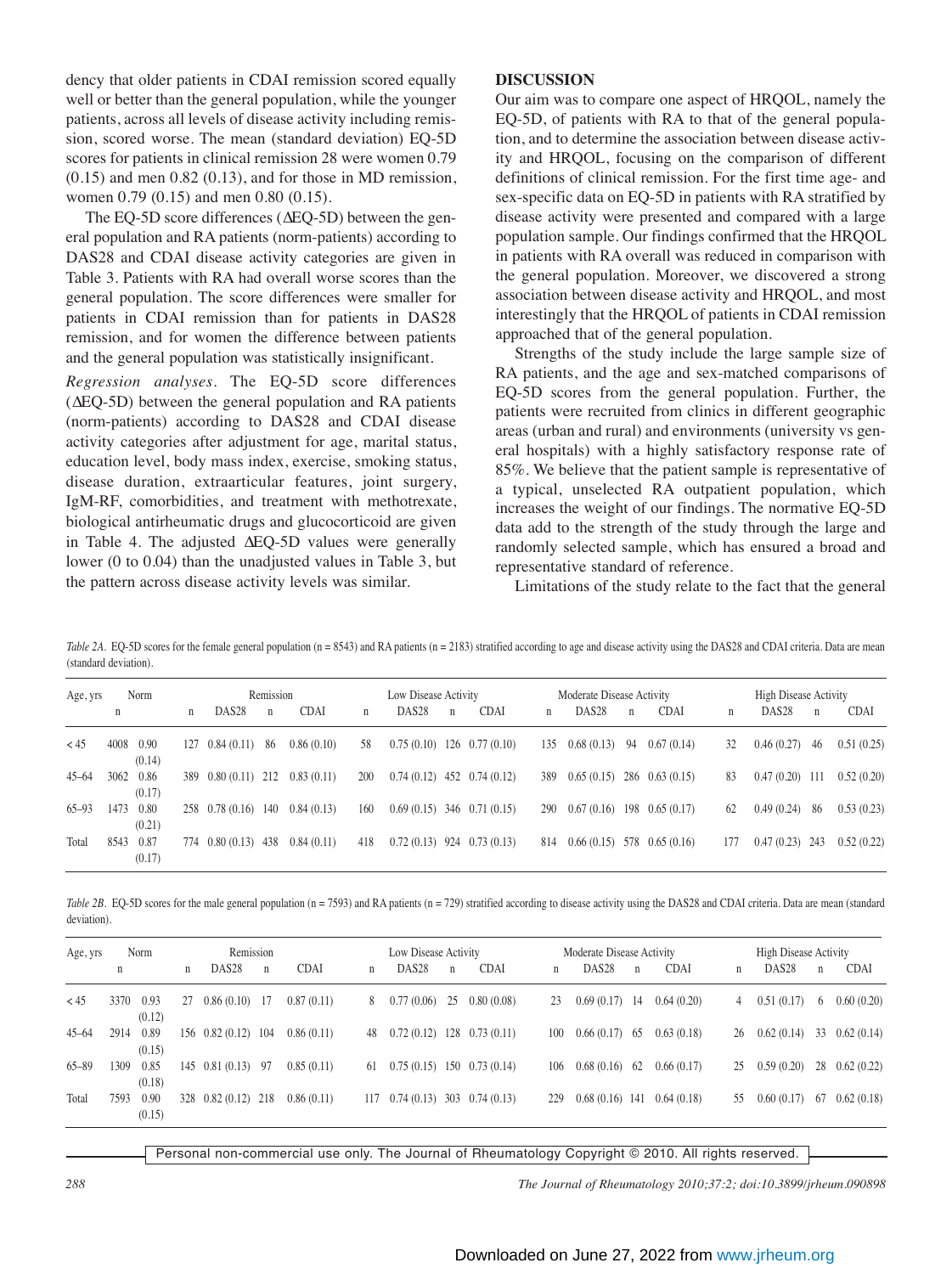Table 3. EQ-5D score differences (ΔEQ-5D) between the general population and RA patients [(norm)–(patients)] (n = 2912). Values are mean (standard deviation). EQ-5D norm values used in the calculation of the ∆EQ-5D may differ from the norm values observed in Table 2A and 2B because of the different age distribution in the norm and patient sample. This may lead to slightly different ∆EQ-5D values than could be expected from Table 2A and 2B.

|           |     | Women             |             |                 |     |                   |     |                |
|-----------|-----|-------------------|-------------|-----------------|-----|-------------------|-----|----------------|
|           | n   | DAS <sub>28</sub> | $\mathbf n$ | <b>CDAI</b>     | n   | DAS <sub>28</sub> | n   | <b>CDAI</b>    |
| Remission | 774 | $0.05(0.13)*$     | 438         | $0.01(0.12)$ NS | 328 | $0.06(0.12)$ *    | 218 | $0.02(0.11)*$  |
| Low       | 418 | $0.12(0.13)*$     | 924         | $0.11(0.13)$ *  | 117 | $0.13(0.13)*$     | 303 | $0.14(0.11)*$  |
| Moderate  | 814 | $0.18(0.15)^*$    | 578         | $0.20(0.16)$ *  | 229 | $0.20(0.17)$ *    | 141 | $0.23(0.18)$ * |
| High      | 177 | $0.38(0.23)*$     | 243         | $0.33(0.22)*$   | 55  | $0.28(0.17)$ *    | 67  | $0.26(0.18)$ * |

\* Significant differences (one sample t test) between the general population and RA patients.

*Table 4.* Regression model estimates illustrating the association of disease activity with EQ-5D score differences (∆EQ-5D) between the general population and patients with RA (n = 2912). Estimates were adjusted for age, marital status, education level, body mass index, exercise, smoking status, disease duration, extraarticular features, joint surgery, IgM-rheumatoid factor status, comorbidities, and treatment with methotrexate, biological antirheumatic drugs and glucocorticoid.

|                        |                     | Women, $n = 2183$ | Men, $n = 729$                                        |             |  |  |  |
|------------------------|---------------------|-------------------|-------------------------------------------------------|-------------|--|--|--|
|                        | DAS <sub>28</sub>   | <b>CDAI</b>       | DAS <sub>28</sub>                                     | <b>CDAI</b> |  |  |  |
| Remission              | Reference           | Reference         | Reference                                             | Reference   |  |  |  |
| Low                    | $0.07(0.05-0.09)$   |                   | $0.09(0.07-0.11)$ $0.07(0.04-0.10)$ $0.11(0.09-0.13)$ |             |  |  |  |
| Moderate               | $0.12(0.11 - 0.13)$ |                   | $0.17(0.15-0.18)$ $0.13(0.11-0.16)$ $0.20(0.17-0.22)$ |             |  |  |  |
|                        | $0.29(0.27-0.32)$   |                   | $0.28(0.26-0.30)$ $0.20(0.16-0.24)$ $0.22(0.18-0.25)$ |             |  |  |  |
| High<br>R <sup>2</sup> | 0.35                | 0.35              | 0.28                                                  | 0.33        |  |  |  |

All estimates were statistically significant at the 0.001 level.

population data were collected 6–7 years earlier than the patient sample. It is unknown whether the HRQOL of the general population has improved over this period; however, the better scores in the older subgroups of patients than in the general population may indicate this. Another explanation includes adaptation to disease, leading to an adjustment of life expectations over time in patients with a chronic disease. Therefore, the differences in our study between patients and the general population may be underestimated.

Clinical remission has become a realistic goal in RA, and to our knowledge, this is the first study to investigate the association between disease activity and HRQOL focusing on the influence of different remission criteria. In agreement with data from the cross-cultural QUEST study, we found CDAI remission to be a more strict remission criterion than DAS28 remission, as fewer patients fulfilled the former<sup>4</sup>. The proportion of patients fulfilling the other investigated remission criteria was intermediate to those in DAS28 and CDAI remission, while their EQ-5D scores were lower than the scores of both the DAS28 and CDAI remission groups. Moreover, we found that the EQ-5D scores for patients in CDAI remission approached those of the general population, suggesting near-normal HRQOL in these patients. By contrast, the EQ-5D for patients in DAS28 remission was reduced by 0.05 to 0.06 compared to the general population, which is equal to published MID values<sup>19</sup>. As noted, however, a possible underestimation of the score differences due to the 6–7 year time lag between the population data and

patient data should be kept in mind. Moreover, MID in patients with RA has not been thoroughly investigated for the EQ-5D, and the published value should be considered mainly as a guideline for comparison. Studies comparing different indices for remission have shown that these may be highly correlated<sup>23</sup>, and yet seem to reflect different levels of disease activity or severity<sup>4,24</sup>, and our findings are in accord with this. Our results, moreover, raise the question whether patients in DAS28 remission may achieve improved EQ-5D scores from a further reduction in DAS28.

A possible explanation for the difference in EQ-5D when applying the 2 different remission criteria may be offered from the composition of the indices: in the CDAI, all included items are given equal weight. In contrast, the DAS28 components are weighted differently, so the patient's global VAS score is given less weight than the physician-determined and biochemical variables (swollen/tender joint counts and s-CRP). As EQ-5D is self-reported, it thus seems plausible that the CDAI would be more associated with other self-reported measures than the DAS28.

Previous studies have sought to describe the effect of rheumatic diseases, such as RA, osteoarthritis, and fibromyalgia on HRQOL as measured by the Medical Outcomes Study Short Form-36 (SF-36), SF-6D, EQ-5D, 15D, HAQ, and Modified HAQ in comparison with the general population<sup>7,12-14</sup>. The main results have been that rheumatic diseases are associated with worse HRQOL and that patients with RA are among the most severely affected.

Personal non-commercial use only. The Journal of Rheumatology Copyright © 2010. All rights reserved.